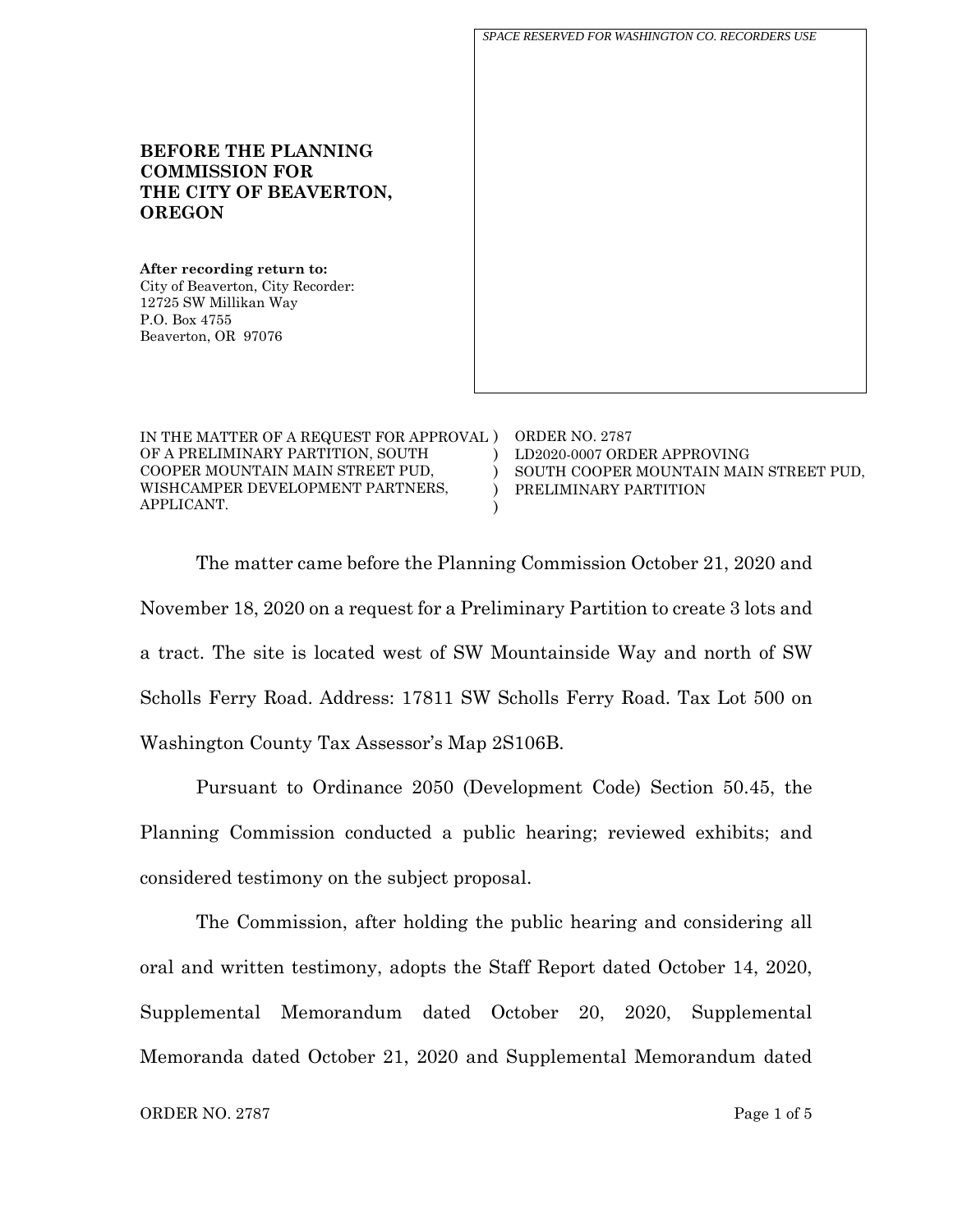November 18, 2020 and the findings contained therein, as applicable to the approval criteria contained in Sections 40.03 and 40.45.15.4.C of the Development Code.

Therefore, **IT IS HEREBY ORDERED** that **LD2020-0007** is **APPROVED**, based on the testimony, reports and exhibits, and evidence presented during the public hearing on the matter and based on the facts, findings, and conclusions found in the Staff Report dated October 14, 2020, Supplemental Memorandum dated October 20, 2020, Supplemental Memoranda dated October 21, 2020 and Supplemental Memorandum dated November 18, 2020 and the findings contained therein, subject to the conditions of approval as follows:

## **A. Prior to recording of the final plat:**

- 1. Dedicate public access easements to the City for Main Street, Street A, and Street B as shown on submitted site plans. (BDC 60.55.10 and BDC 60.55.25; and EDM 210.30) (Transportation / KM)
- 2. The following shall be recorded with Washington County Survey Division (503.846.8732) (Wash.Co./NV):
	- i. The applicant shall dedicate additional right-of-way to meet 78 feet from the centerline of SW Scholls Ferry Road.
	- ii. Dedication of additional right-of-way for traffic signal and associated equipment, including adequate corner radius at the intersection of SW Scholls Ferry Road/SW Mountainside Way.
	- iii. The applicant shall dedicate an 8-foot PUE along the site's frontage of SW Scholls Ferry Road.

ORDER NO. 2787 Page 2 of 5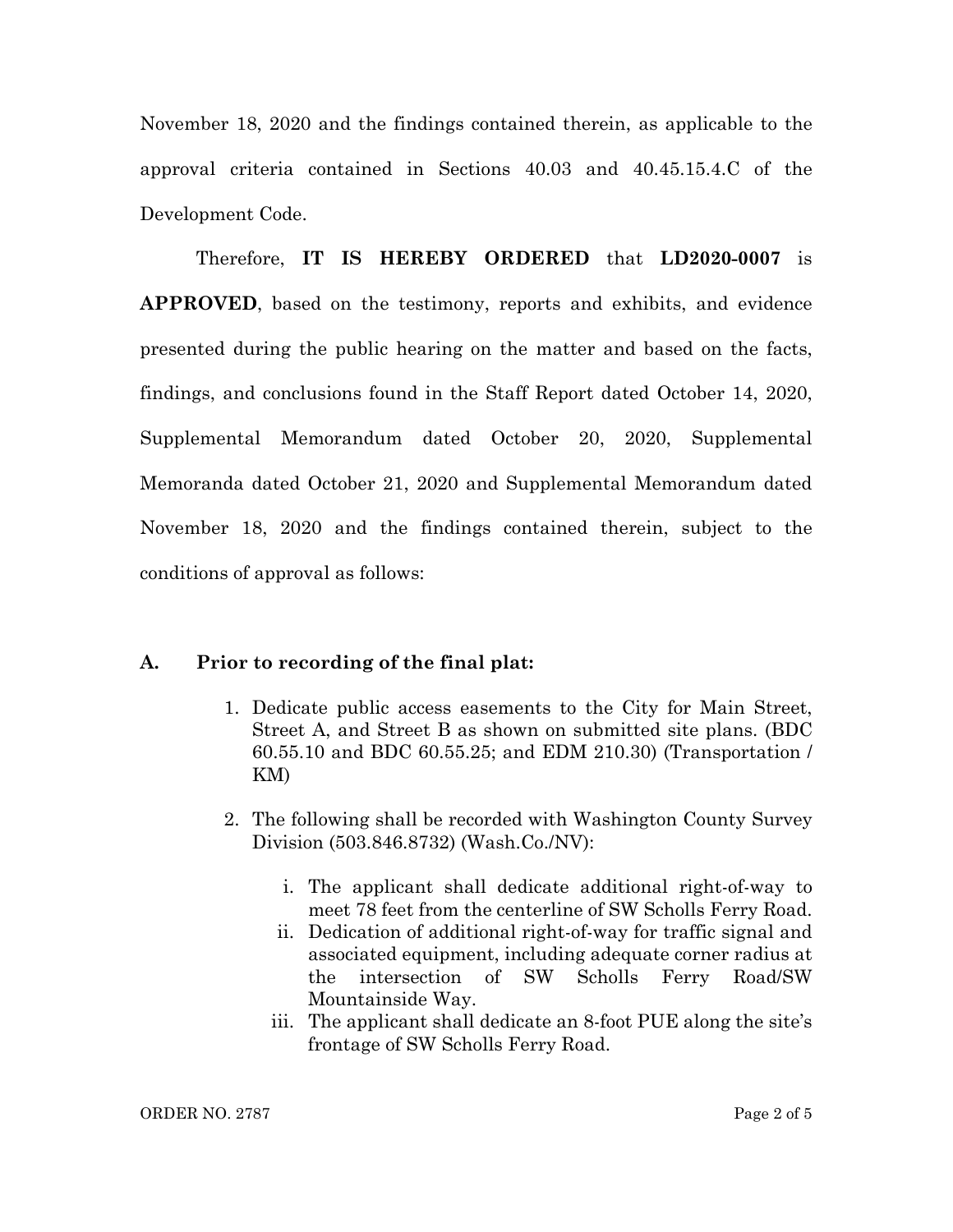- 3. Have verified to the satisfaction of the City Engineer that the location and width of all existing and proposed rights of way and easements are adequate; that each parcel and tract has proper access provisions; and that each parcel and tract has adequate public utility service provision/availability per adopted City standards and requirements. (Site Development Div. / SAS)
- 4. Show granting of any required on-site easements on the plat, along with plat notes as approved by the City Engineer for area encumbered and County Surveyor as to form and nomenclature. The applicant's engineer or surveyor shall verify all pre-existing and proposed easements are of sufficient width to meet current City standards in relation to the physical location of existing site improvements. (Site Development Div. / SAS)
- 5. Submit plans showing provision of a non-access reservation along the site's frontage of SW Scholls Ferry Road, except at the public street connections approved in conjunction with this land use application. (Transportation / WashCo/NV)
- 6. Provide access and utility easements to the City over the entirety of Street A, Street B, and the Main Street. (Planning / ES)
- 7. Pay all City liens, taxes and assessments or apportion to individual lots. Any liens, taxes and assessments levied by Washington County shall be paid to them according to their procedures. (Planning / ES)
- 8. Submit a completed Land Division Agreement form to provide assurance that all the conditions of approval shall be met and that the development will be constructed in accordance with City requirements. (Planning / ES)
- 9. Submit a Final Land Division Application. In accordance with Section 50.90 of the Development Code, submittal of a complete final land division application shall be made within 24 months after preliminary plat approval, unless a time extension is approved. (Planning / ES)
- 10.Submit plans demonstrating the required right of way dedication to extend SW Mountainside Way to meet the City's minimum standards for a 3-lane Collector Street and to accommodate intersection improvements at SW Scholls Ferry Road as required by Washington County. Specifically, the applicant shall dedicate 25 to 36 feet from centerline along the site's frontage to SW Mountainside Way, as shown on the preliminary plat (see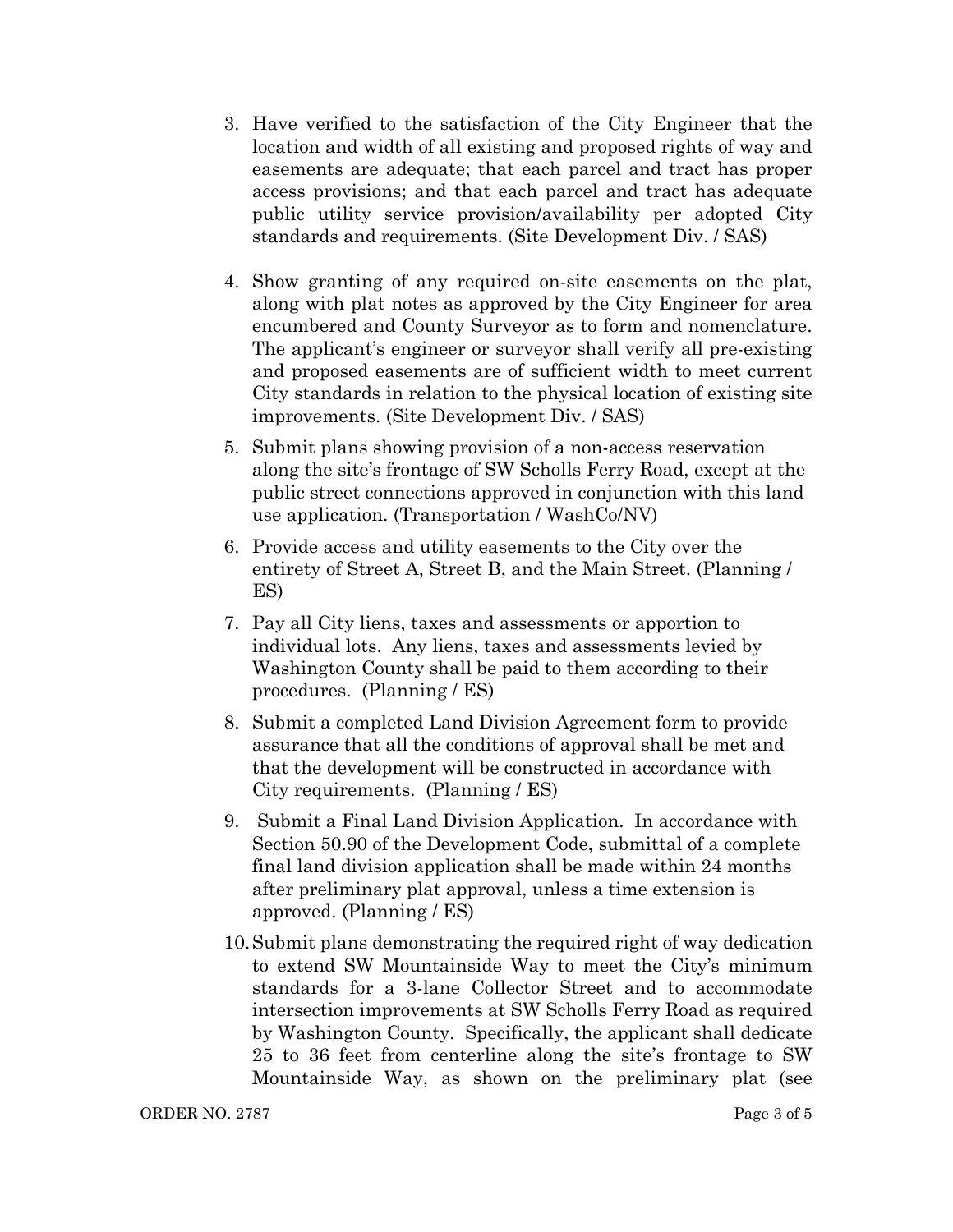applicant's plan C1.20). (BDC 60.55.10; and EDM Standard Drawing 200-2) (Transportation / KM)

Motion **CARRIED**, by the following vote:

**AYES:** Lawler, Nye, Overhage, Saldanha, Winter **NAYS:** None. **ABSTAIN:** None. **ABSENT:** Brucker.

Dated this  $\frac{24}{4}$  day of  $\frac{N}{2020}$ .

To appeal the decision of the Planning Commission, as articulated in Land Use Order No. 2787 an appeal must be filed on an Appeal form provided by the Director at the City of Beaverton Community Development Department's office by no later than 4:30 p.m. on

\_\_\_\_\_\_\_\_\_\_\_\_\_\_\_\_\_\_\_\_\_\_\_\_\_\_\_\_\_\_\_\_\_\_\_\_\_\_\_\_\_\_\_\_\_\_\_\_, 2020. December 04